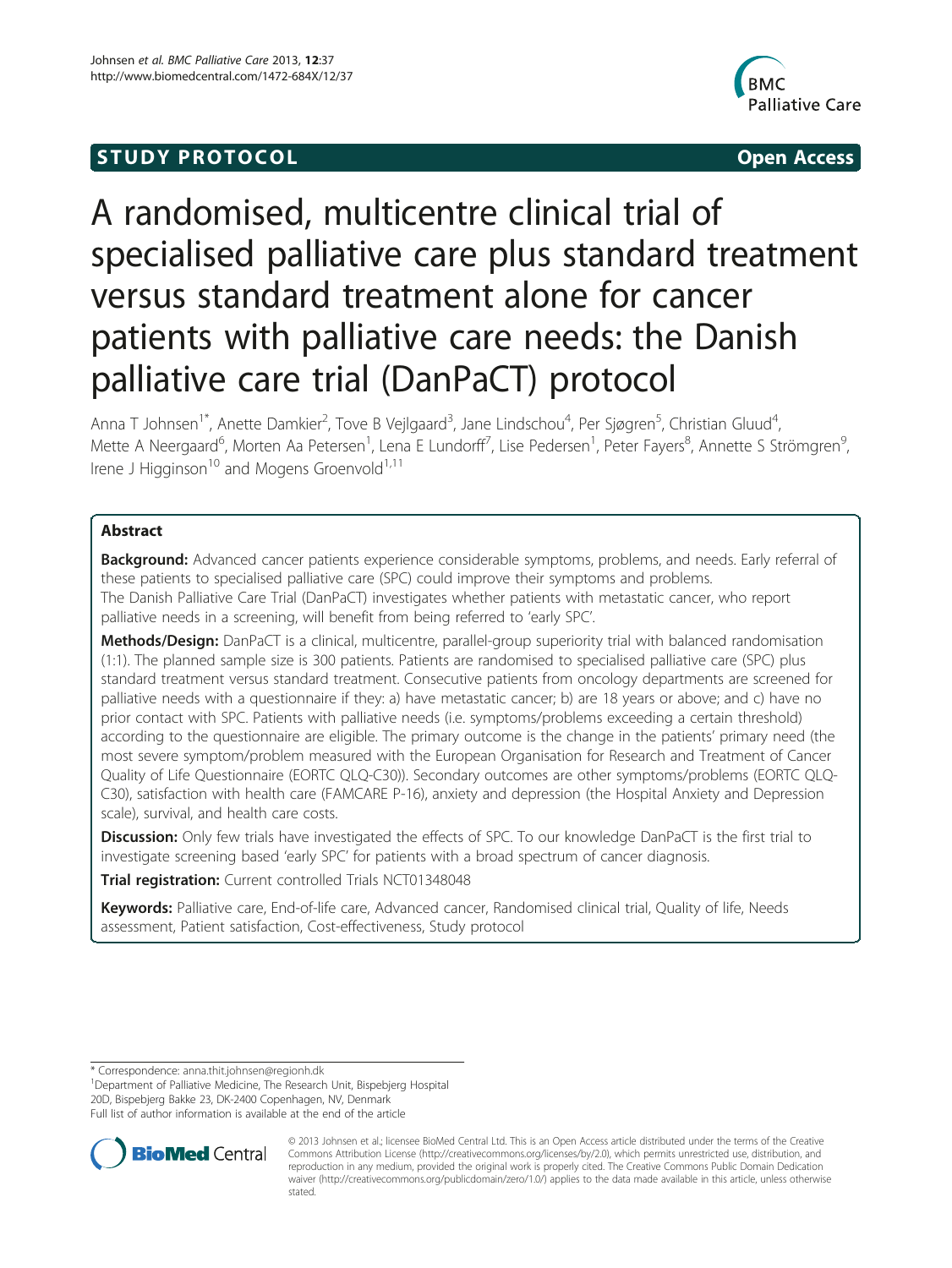# Background

The aim of palliative care is to relieve suffering and improve quality of life in patients with a life-threatening disease [[1](#page-5-0)]. Palliative care can be divided into basic palliative care provided by general practitioners, home-care services, and hospitals, and specialised palliative care (SPC) which is offered by palliative care teams, departments of palliative medicine, and hospices [\[2](#page-5-0)].

In 2011, 38% of patients dying from cancer in Denmark had been in contact with SPC [\[2](#page-5-0)]. Their median survival from first contact with SPC was six weeks [\[2](#page-5-0)]. Our recent, nation-wide study showed that large proportions of advanced cancer patients not in contact with SPC had symptoms and problems such as pain, fatigue, and depression [\[3](#page-5-0),[4\]](#page-5-0). One possible solution to the inadequate management of symptoms could be the referral of these patients to SPC at an earlier time in their disease trajectory ('early SPC').

A recent randomised trial investigated 'early SPC' plus standard treatment versus standard treatment alone [[5-7](#page-5-0)]. It showed that patients newly diagnosed with metastatic lung cancer who were randomised to SPC plus standard treatment obtained better quality of life, less depression, and longer survival than patients receiving standard treatment. Thus, the trial provided preliminary evidence that 'early SPC' seem beneficial in lung cancer. However, this was a single-centre U.S.A. trial assessing a small and selected group of patients. We wanted to assess the effects of 'early SPC' in a Danish setting and in a population with various cancer diagnoses. Furthermore, not all patients with metastatic cancer need SPC and therefore including patients with no

palliative needs may 'dilute' possible positive effects of 'early SPC'. Accordingly, we therefore want to investigate whether patients with metastatic cancer who report palliative needs (symptoms and problems) in a screening will benefit from being referred to SPC.

The aim of the present paper is to describe the Danish Palliative Care Trial (DanPaCT) protocol.

# Methods and design

# Trial design

The trial is a clinical, multicentre, parallel-group superiority trial with balanced randomisation (1:1) conducted at six Danish SPC centres. The protocol has been approved by the local regional ethics committee (the Ethics Committee for the Capital Region, Denmark; journal number H-3-2010-144) and registered at www.clinicaltrials.gov (NCT01348048).

# Setting

Patients from departments of oncology are randomised to SPC plus standard care versus standard care. Patients are recruited at the following hospitals: Copenhagen University Hospital (Rigshospitalet), Aarhus University Hospital, Odense University Hospital, Herning Hospital, and Vejle Hospital. Information about the six SPC centres can be seen in Table 1.

# Patient inclusion and exclusion criteria

Patients in contact with the oncology departments who have cancer stage four according to the 'TNM' (TNM stands for Tumor, Node, Metastases) classification [[8](#page-5-0)] or cancer in the central nervous system grade three or four,

Table 1 Description of the sixspecialised palliative care centres performing the intervention in the DanPaCT trial (2013 data)

|                                                                                   | Multi-professional team                                                                                    | Organisation                                                                                                                        | Number of patients<br>treated peryear | Year of<br>establishment |
|-----------------------------------------------------------------------------------|------------------------------------------------------------------------------------------------------------|-------------------------------------------------------------------------------------------------------------------------------------|---------------------------------------|--------------------------|
| Department of Palliative<br>Medicine, Bispebjerg<br>Hospital                      | Doctors, nurses, physiotherapist,<br>psychologists, social worker,<br>chaplain, secretary, and volunteers. | Home-visits (nursing homes included), 12<br>hospital beds, out-patients' clinic,<br>consultation in other hospital departments.     | About 400                             | 1997                     |
| Section of Acute Pain<br>Management and<br>Palliative Medicine,<br>Rigshospitalet | Doctors, nurses, psychologists, and<br>social worker.                                                      | Home-visits (nursing homes included), out-<br>patients' clinic, consultations in other<br>hospital departments.                     | About 100                             | 2012                     |
| The Palliative Team.<br>Aarhus University Hospital                                | Doctors, nurses, physiotherapist,<br>psychologist, social worker,<br>chaplain, and volunteers.             | Home-visits (nursing homes included), three<br>hospital beds, out-patients' clinic,<br>consultations in other hospital departments. | About 380                             | 1999                     |
| Palliative Team Funen.<br>Odense University Hospital                              | Doctors, nurses, physiotherapist,<br>psychologist, social worker,<br>chaplain, and volunteers.             | Home-visits (nursing homes included), out-<br>patients' clinic, consultations in other<br>hospital departments.                     | About 300                             | 2004                     |
| Palliative Team Vejle, Vejle<br>Hospital                                          | Doctors, nurses, physiotherapist<br>and psychologist.                                                      | Home-visits (nursing homes included), out-<br>patients' clinic, consultations in other<br>hospital departments.                     | About 250                             | 2005                     |
| Palliative Team Herning,<br>Herning Hospital                                      | Doctors, nurses, physiotherapist,<br>psychologist and pharmacist.                                          | Home-visits (nursing homes included), three<br>hospital beds, out-patients' clinic,<br>consultations in other hospital departments. | About 230                             | 2002                     |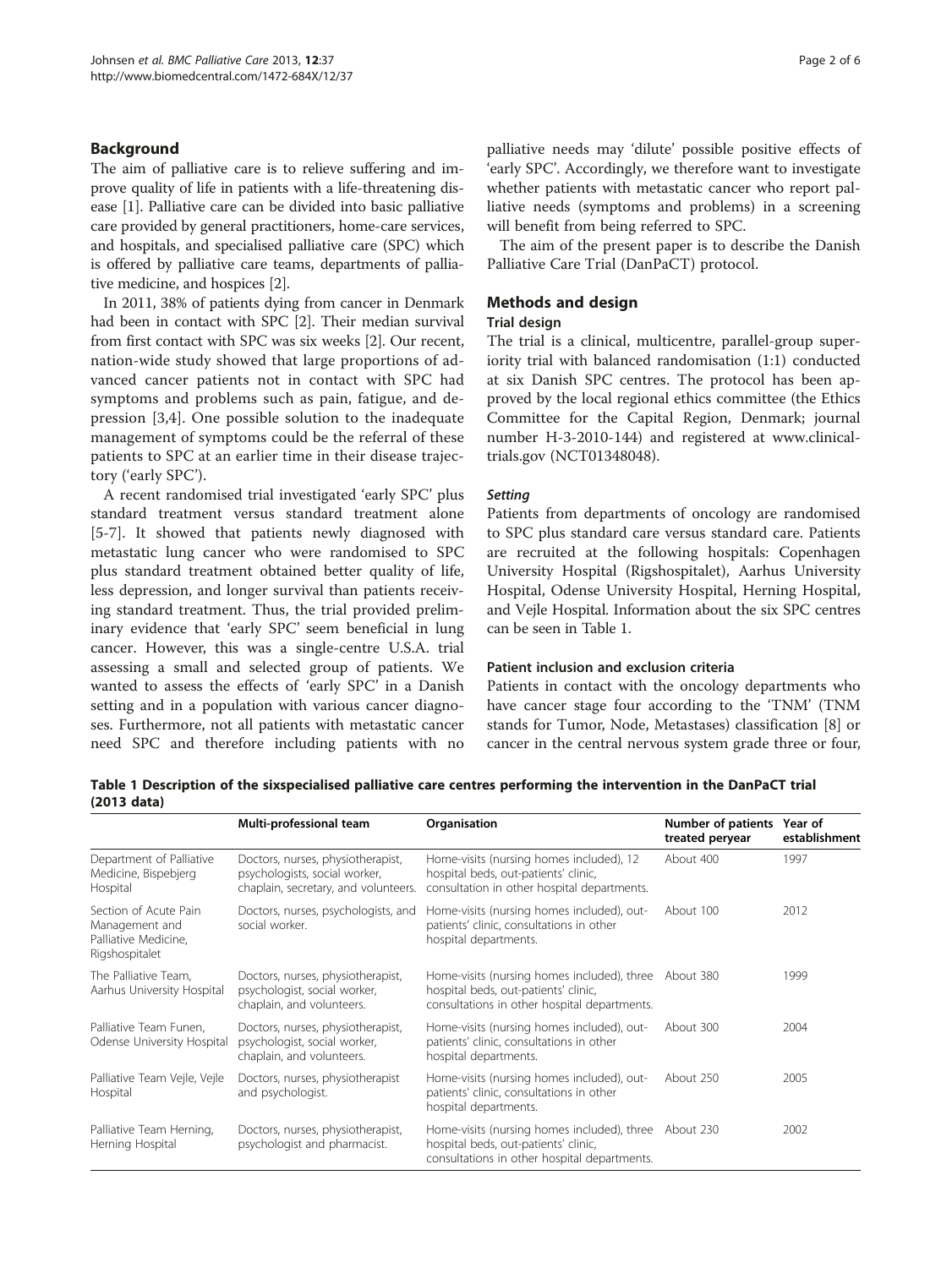are at least 18 years, live in the area of one of the participating SPC centres, and who have not had contact with an SPC during the previous year receive a screening questionnaire. If, according to their answers in the questionnaire, they have a palliative need and four additional symptoms (see definition below) they are informed about the trial and invited to participate. Patients who provide informed consent are randomised. Patients are excluded from the trial if they cannot understand Danish well enough to fill in a questionnaire or are considered incapable of complying with the trial protocol.

# Screening: assessment of palliative needs and additional symptoms

Patients are screened with the European Organisation for Research and Treatment of Cancer Quality of Life Questionnaire (EORTC QLQ-C30) [[9\]](#page-5-0).

The EORTC QLQ-C30 [\[9](#page-5-0)] assesses health-related quality of life and consists of nine multi-item scales measuring: physical function, role function, emotional function, cognitive function, social functioning, global health status/ quality of life, fatigue, nausea and vomiting, and pain, and six single-item scales: dyspnoea, insomnia, lack of appetite, constipation, diarrhoea and financial difficulties.

Patients are defined as having a palliative need and four additional symptoms (and are thus eligible for the trial) if they:

• Score at least 50% of the score corresponding to maximal symptom burden or maximally reduced functioning on at least one of the following scales in EORTC QLQ-C30: physical function, role function, emotional function, nausea and vomiting, pain, dyspnoea, or lack of appetite; AND

 Have four additional symptoms (defined as EORTC QLQ-C30 scale score of at least 33% of the score corresponding to maximal symptom burden or maximally reduced functioning) out of the 14 EORTC QLQ-C30 scales (global health status/ quality of life excluded).

# Randomisation

Central randomisation via telephone is carried out by the Copenhagen Trial Unit (CTU), which is independent of the trial administration office. The allocation sequence is computer-generated 1:1 with varying block size and is kept unknown for all investigators. Randomisation is stratified by the variable 'primary need' (see description in the section '[Outcomes](#page-3-0)').

# Assessments and questionnaires

All randomised patients are assessed with a questionnaire (see Figure 1): a) at baseline (the screening); b) after a 3 week follow-up period; and c) after an 8-week follow-up period.

The questionnaires include EORTC QLQ-C30 (described in the section on 'screening'), the FAMCAREp16 questionnaire [[10\]](#page-5-0) and the Hospital Anxiety and Depression Scale (HAD scale) [\[11](#page-5-0)]. FAMCARE-p16 assesses advanced cancer patients' satisfaction with the health care system. The questionnaire includes several items that address key areas of palliative care. It uses 5-

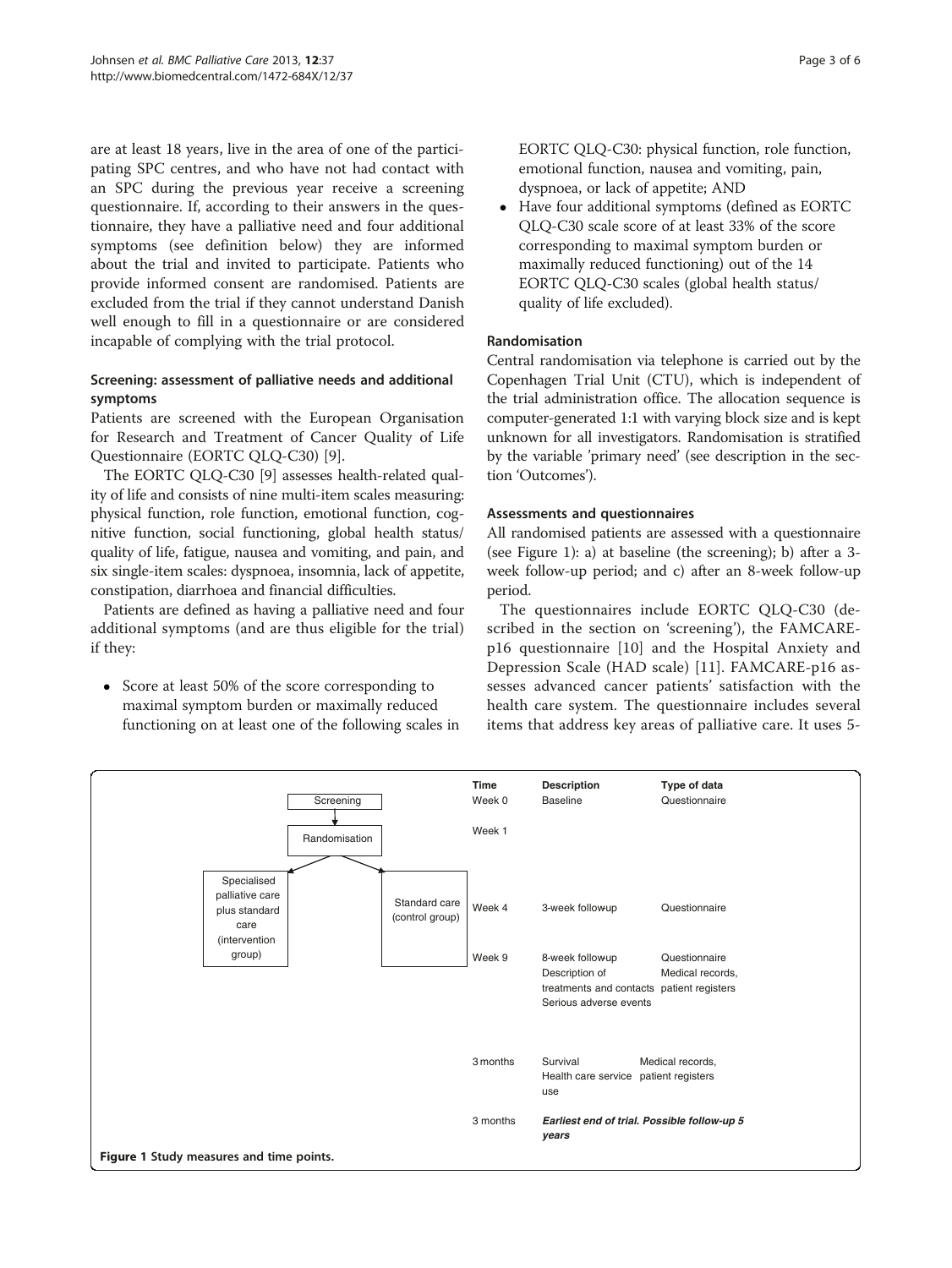<span id="page-3-0"></span>point Likert scales where 1='very satisfied', 2='satisfied', 3='undecided', 4='dissatisfied' and 5='very dissatisfied'. The patients are asked to rate the care they received within the previous month. In addition four items measuring satisfaction were developed for this particular trial.

The HAD [\[11\]](#page-5-0) scale assesses anxiety and depression and was developed for people with a somatic disease. The questionnaire has been used in many studies of advanced cancer patients, and its validity and reliability has been tested on several occasions with a generally positive conclusion [[12\]](#page-5-0).

Finally, we included six additional newly developed items to measure pain, three items measuring appetite loss, and three items about dyspnoea. These items were selected from the item banks of the EORTC Computerised Adaptive Testing Project [\[13,14\]](#page-5-0) and will be used in sensitivity analysis and subsequent methodological analyses only.

Three months after end of the intervention information about death, use of health services and treatments are retrieved from registers by investigators who are blinded and not aware of treatment allocation.

Clinical data is extracted from the medical records regarding primary tumour, sex, age, stage of cancer according to the TNM system, time of primary diagnosis, and treatment status.

To describe the interventions given and the 'palliative activity' in both groups all treatments and contacts with the health care system are registered. This is done by reviewing the medical records from the time of randomisation until the 8-week follow-up.

# **Outcomes**

The primary outcome is estimated as the difference between the intervention and the control group in the change from baseline to the weighted mean of the 3 and 8-week follow-up measured as area under the curve (AUC) for the EORTC QLQ-C30 scale score that constitutes the primary need. The *primary need* is defined as the palliative need having the highest intensity at baseline according to the EORTC QLQ-C30. Seven different palliative needs (listed in the section on screening) are considered when defining the primary need.

Secondary outcomes, estimated in the same way, are a) the remaining symptoms and problems measured by the EORTC QLQ-C30 (14 scales), b) anxiety and depression measured by the HAD Scale c) the patients' evaluation of treatment and care provided by the health care system measured by the FAMCARE-p16, d) survival, and e) economical consequences per week from the start of the trial to minimum three months after the end of the intervention.

#### Sample size estimation

We know from previous studies (unpublished data) that the standard deviation (SD) for a difference between repeated measurements (three weeks apart) in the EORTC QLQ-C30 is 15 to 22 points. Therefore, we assume that the primary outcome has an SD of 20 points in the present trial. We wish to be able to detect a difference of 7.5 points (a difference between 5 and 10 is normally judged clinically significant [[15\]](#page-5-0)). With a risk of type I error of 0.05 and type II error of 0.10 we need 150 patients in each intervention group, i.e., a total of 300 patients, and 50 from each centre.

## Plan of analysis

Analyses will be made using SAS statistical software version 9 [\[16](#page-5-0)]. The primary analysis will be based on the intention-to-treat principle. If there are more than 5% missing answers we will use multiple imputations with the following variables in our model: age, sex, diagnosis, cancer stage, and The World Health Organisations (WHO) performance score.

Analyses will be made as multiple regressions. The primary analysis of all outcomes will be adjusted for the stratification variable, the patient's 'primary need'. Sensitivity analyses will further be adjusted for WHO performance status, and 'centre'. If there is an imbalance in the two treatments groups we shall further consider adjusting for gender, age, cancer stage, diagnosis, co-morbidity, treatment status and education which may have a prognostic value [\[17,18](#page-5-0)].

#### Blinding

Allocation status cannot be blinded for the participants and trial personnel. However, concealment of allocation is carefully maintained during retrieval of outcome information from national registers. Further, all statistical analyses will be carried out blinded to intervention with the two groups coded as, e.g., A and B. Two conclusions will be drawn, one assuming A is the experimental group and B is the control group, and one assuming the opposite. After this, the blind will be broken.

#### Ethics

The justification for carrying out the trial is the sparse evidence concerning the beneficial and harmful effects of 'early SPC'. In addition, patients randomised to standard treatment in this trial receive the same treatment as they would have had it not been for this trial. Some of these patients may seek referral to SPC and of course, this will be registered but not prevented.

#### Discussion

Few randomised clinical trials have investigated the effect of SPC and thus, the evidence regarding SPC is sparse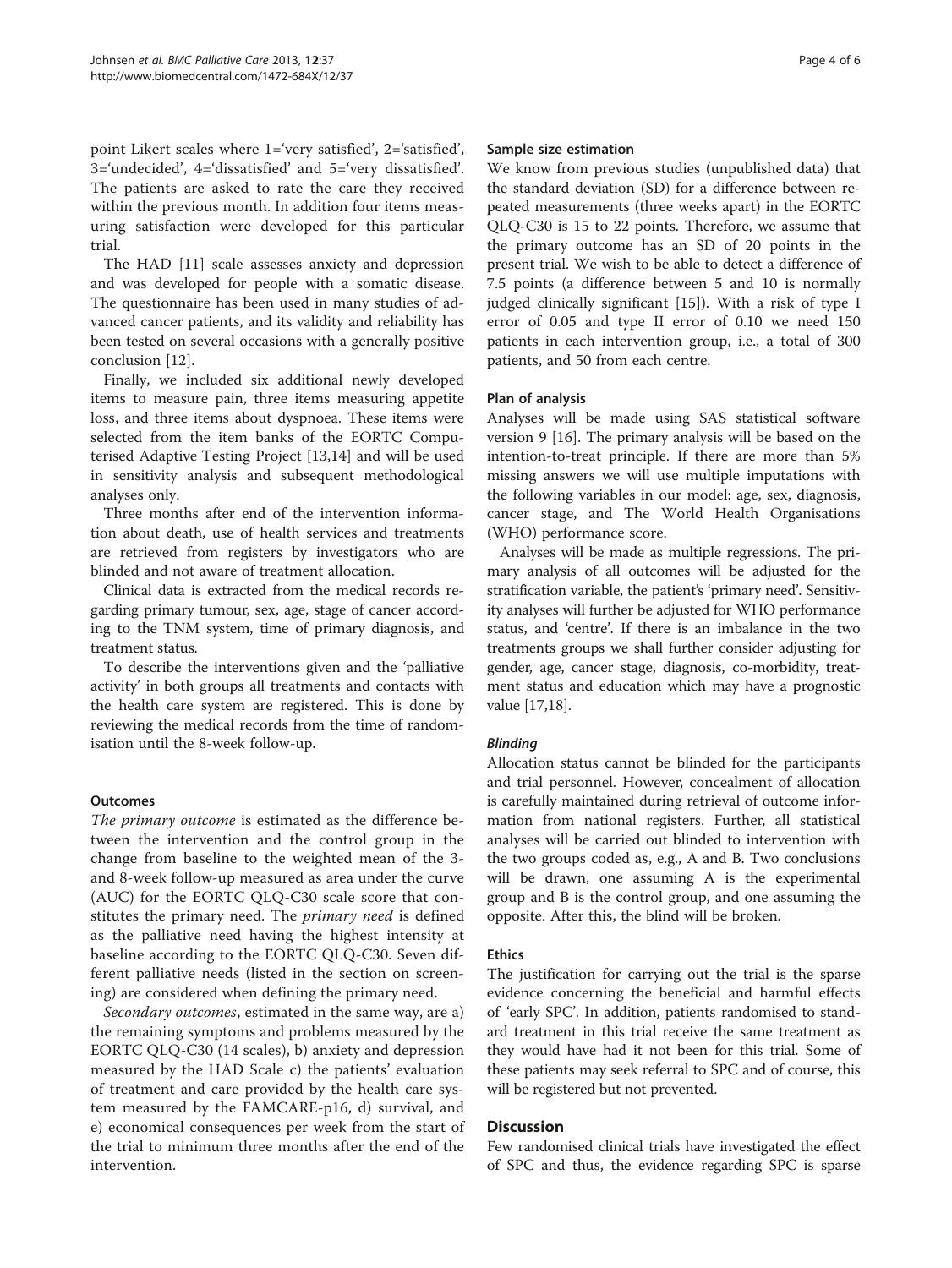[[5,19-29\]](#page-5-0). DanPaCT is a randomised multicentre trial including patients with advanced cancers from multiple organs. To our knowledge it is the first trial to investigate 'early SPC' for patients with a broad spectrum of cancer diagnosis, and the first trial to investigate screening-based referral to SPC. In addition it is the first to provide detailed information about the specific interventions given by the SPC centres; a knowledge that has been requested [[30](#page-5-0)].

In DanPaCT, the primary outcome is tailored to the patient by being the patient's most pronounced symptom/ problem ('primary need'). For some patients, the primary outcome is pain, for others it is appetite loss. The strength of this approach is that the primary outcome is relevant for all patients, and that it takes into account the multidimensionality of palliative care without summing up the different symptoms/problems, which may lead to dilution of the measurement of effect.

The treatment allocation cannot be blinded for participants and staff, which is of course a limitation [\[31,32](#page-5-0)]. This lack of blinding of the treatment after allocation may have several consequences. It is possible that patients in the SPC group will receive less attention from the oncology departments. To determine whether this is the case, the two groups' number of contacts with the oncology departments will be assessed and compared. Although we consider it unlikely, it is also possible that patients in the SPC group will receive a better SPC treatment than patients receiving usual care, and it is possible that patients in the SPC group will underreport their symptoms at follow-up. However, the patients are not informed about the primary outcome of the trial. Further, assessment of survival and health economics will be based on registry data and hence, blinded to intervention. In addition, the randomisation will be performed centrally and allocation carefully concealed to the project nurses in order to avoid selection bias, and data-analysts will be blinded to intervention [\[31,32\]](#page-5-0).

The trial does not include all relevant palliative needs (e.g., existential and spiritual needs). In addition, patients with metastatic cancer constitute a heterogeneous group, and SPC may work better for patients with some primary diagnoses than for others, and this could weaken the power of our trial. It is also possible that the various SPC centres are better at treating different symptoms, and that a high effect from one SPC centre is weakened by the others. However, the heterogeneity of patients and centres increase the generalisability of our results.

When the trial started we had different inclusion criteria from what has been presented here. Originally, the patients needed to have two palliative needs instead of only one, and the definition of palliative need was originally stricter (in order to have a palliative need the patients had to consider the symptom to be a problem and have a need for help with the symptom). However, after the first two months of the trial, we realised that our initial inclusion criteria was too strict. Out of the first 168 patients completing a screening questionnaire, only eight were randomised. Therefore we changed the inclusion criteria in order to make a larger proportion of patients eligible. It is the revised and final inclusion criteria which are presented in this paper. The change was approved by the local regional ethics committee, the funding body and reported to clinicaltrials.gov.

## Conclusion

The DanPaCT trial aims at investigating whether patients with metastatic cancer who report palliative needs in a screening will benefit from being referred to 'early SPC'. We also study the economical and survival consequences of such a referral.

#### Competing interests

The authors declare that they have no competing interests.

#### Authors' contributions

ATJ, AD, TBV, JL, PS, CG, MAN, MAP, LEL, LP, PF, IJH, MG took part in designing the trial. JL, CG, MAP, PF with special competence in RCT and/or statistical analysis, and ATJ, AD, TBV, PS, MAN, LEL, LP, IJH, MG with special competence in palliative care. AD, TBV, PS, MAN, LEL, LP, MG are clinical investigators and in charge of the data collection, and ASS helped collect data. ATJ was project coordinator and MG received the funding for the study. ATJ drafted the paper and all authors read, amended and approved the final manuscript.

#### Acknowledgements

We wish to thank the following project nurses for collecting the data: Agnethe Fløe Nielsen and Sine Jürgensen Stamm Mikkelsen, Aarhus University Hospital; Lone Thorup Røge and Grethe Christensen, Herning Sygehus; Berit Schmidt Bigum and Kristina Olesen, Vejle Sygehus; Kirsten Rasmussen, Line Haslund and Merethe Martin, Odense University Hospital; and Katrine Eldrup, Helena Lindholm, Louise Christoffersen and Lisbeth Grave Bendixen, Copenhagen University Hospital (Rigshospitalet). Furthermore, we wish to thank the palliative care teams for participating in the trial. Last, but not least, we wish to thank the patients for their participation.

#### Funding

This work was funded by The Danish foundation TrygFonden [journal number 7-10-0838A] and the Danish Cancer Society [journal number R16-A695].

#### Author details

<sup>1</sup>Department of Palliative Medicine, The Research Unit, Bispebjerg Hospital 20D, Bispebjerg Bakke 23, DK-2400 Copenhagen, NV, Denmark. <sup>2</sup>Palliative Team Fyn, Odense University Hospital, Odense, Denmark. <sup>3</sup>Palliative Team Vejle, Vejle Hospital, Vejle, Denmark. <sup>4</sup>Copenhagen Trial Unit, Centre for Clinical Intervention Research, Rigshospitalet, Copenhagen University Hospital, Copenhagen, Denmark.<sup>5</sup> Department of Oncology, Section of Palliative Medicine, Rigshospitalet, Copenhagen University Hospital, Copenhagen, Denmark. <sup>6</sup>The Palliative Team, Aarhus University Hospital, Aarhus, Denmark. <sup>7</sup>Palliative Team Herning, Herning Hospital, Herning, Denmark. <sup>8</sup>Institute of Applied Health Sciences, University of Aberdeen Medical School, Foresterhill, Aberdeen, UK. <sup>9</sup>Department of Oncology, Rigshospitalet, Copenhagen University Hospital, Copenhagen, Denmark. <sup>10</sup>King's College London, Cicely Saunders Institute, Department of Palliative Care, Policy and Rehabilitation, London, UK.<sup>11</sup>Institute of Public Health, University of Copenhagen, Copenhagen, Denmark.

#### Received: 24 September 2013 Accepted: 15 October 2013 Published: 24 October 2013